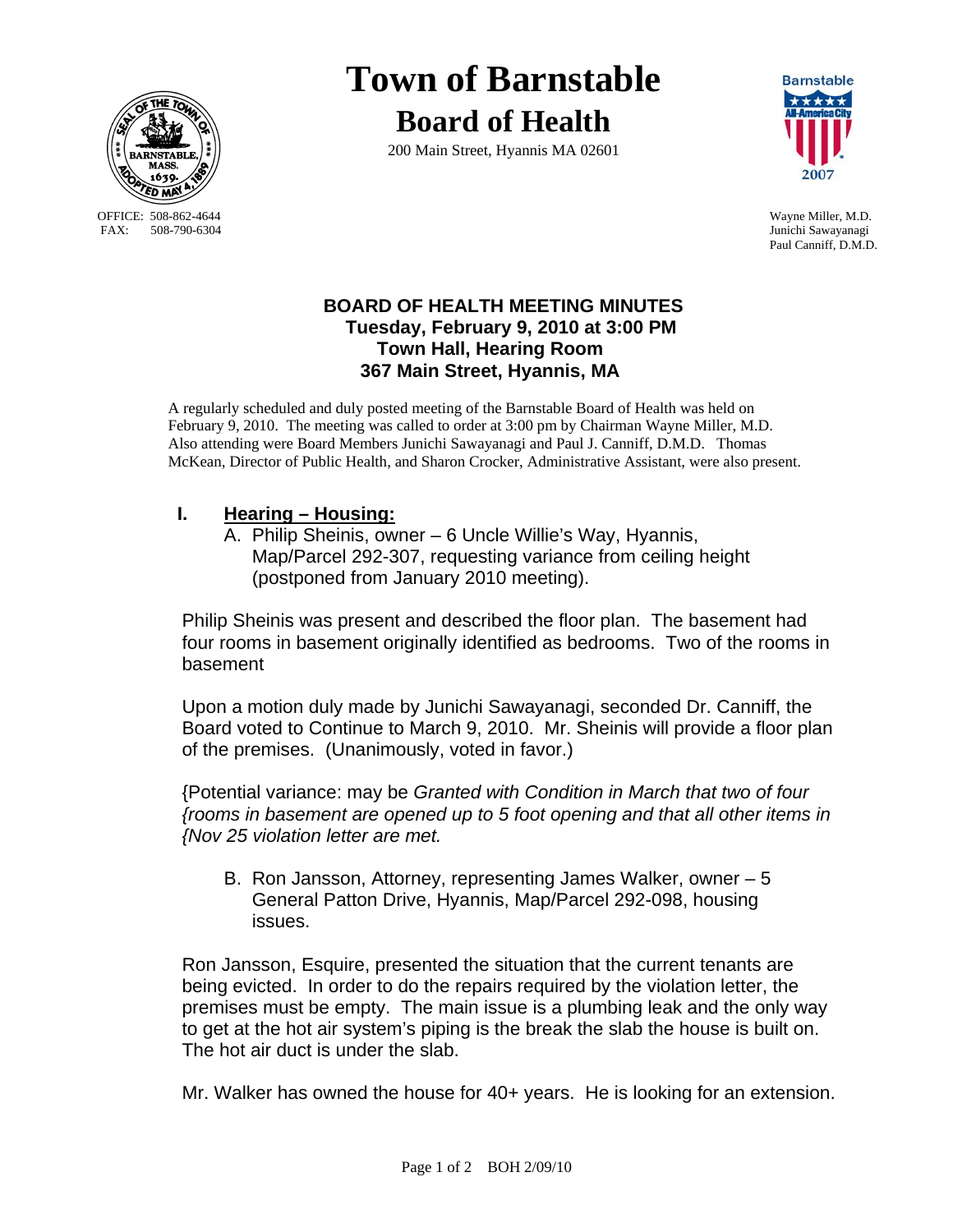Six months should be ample amount of time to have tenants evicted and have repairs done.

Upon a motion duly made by Mr. Sawayanagi, seconded by Dr. Canniff, the Board voted to extend the deadline by six (6) months until August 2010 with the Condition that the premises will not be reoccupied until the owner has presented the repair plans to the Board and all the work is completed. (Unanimously, voted in favor.)

#### **II. Variance – Septic (New Item):**

Stephen Wilson, Baxter Nye Engineering, representing William Rugg, owner – 251 Bay Lane, Centerville, Map/Parcel 166-057, 1.5 acre parcel, three septic variances.

Stephen Wilson presented the plans. He said the owners do not have a failed system. However, they are undertaking work on the property by the SAS and decided it will be cost efficient to do all the work at the same time.

Mr. McKean asked for a floor plan. Mr. McKean stated the staff has no issues with the plan.

There is not an additional percolation test required before the permit. Mr. Wilson explained that if a percolation test was to be done ahead of time, it would hurt the SAS currently being used.

Mr. Wilson also said he'd be happy to retest the soil at the time of construction and confirm the soils have not changed.

Dr. Miller asked to check whether he needs an additional variance setback from wetland. He said it is unlikely that sewer will be coming to this area and suggests considering using an I/A system for future possible requirements by the State.

Upon a motion duly made by Mr. Sawayanagi, seconded by Dr. Canniff, the Board voted to approve of the variances and an additional variance of setback to the Coastal Waters, with the following conditions: 1) will do a 2 bedroom Deed Restriction on the house (there is already a 1 bedroom Deed Restriction on the Cottage), 2) the engineer will confirm at the time of installation that the soils are the same as tested at the time of original perc. (Unanimously voted in favor.)

#### **III. Hearing – Septic Failed (Cont.):**

A. Michael Santos, owner – 26 Bishops Terrace, Hyannis, Map/Parcel 251-215, septic failure.

Michael Santos was present and stated the unit is a rental. Mr. McKean pointed out the unit is not registered as a rental with the Town. Mr. Santos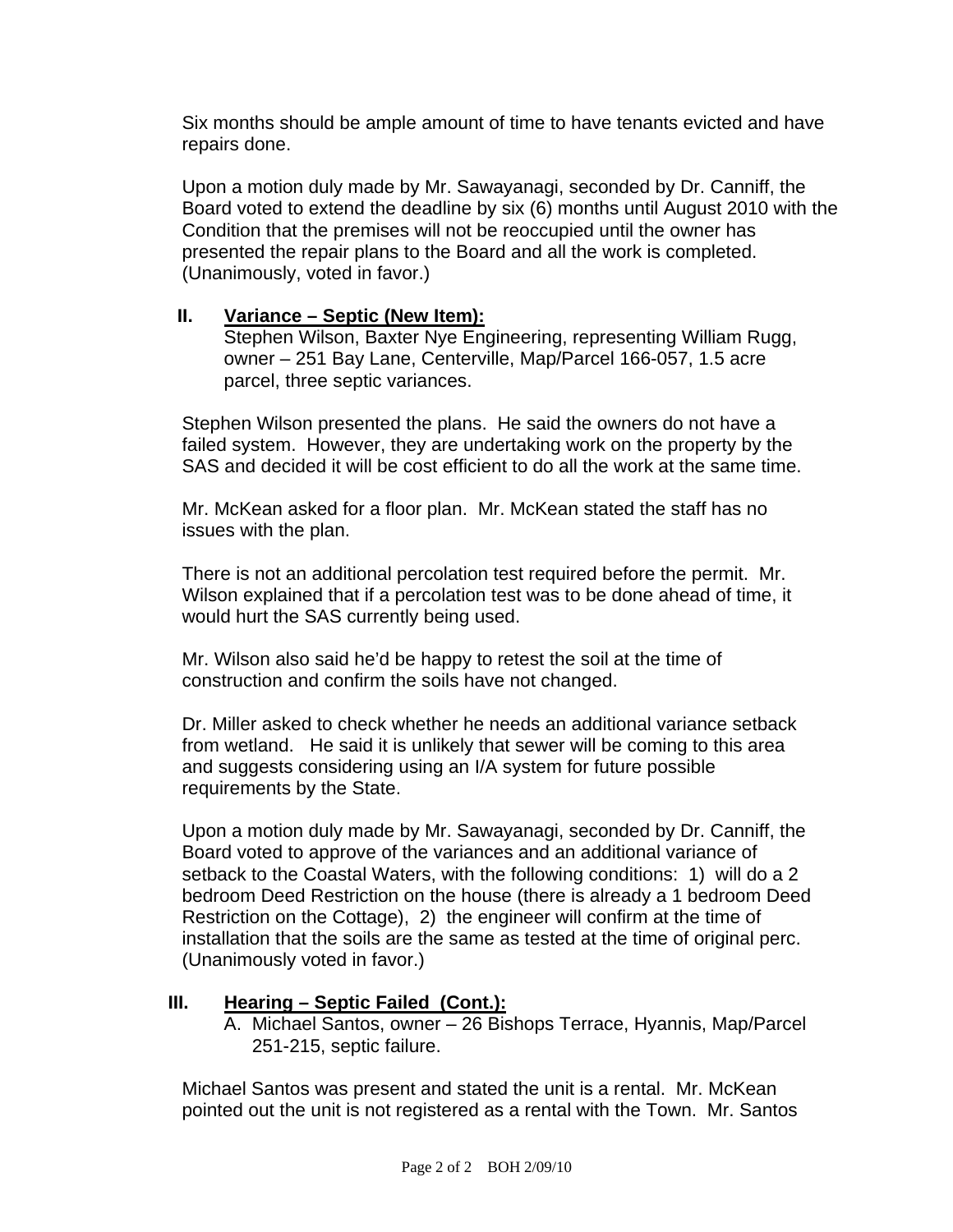said he did not realize there was a rental registration requirement in the Town and he will be happy to register his properties with the Town.

The re-inspection of septic shows it now passes. The original inspection had noted that there was a high water stain in the SAS. Mr. Santos believes that when the heating pipes broke, it pumped a lot of excess water into the system and caused the high water mark.

Dr. Miller asked Mr. McKean what would be the item monitored.

It is due to be pumped. Mr. Santos recommended that yearly as he pumps it, a note be made of the high water mark to monitor it. Dr. Miller said that he would like it done more frequently that yearly.

Mr. Santos said as soon as weather permits, he can have it dug up so the Board can view the water line themselves (the State requires the Board to personally view it when they accept a passed inspection after a failed system is on record.

Upon a motion duly made by Mr. Sawayanagi, seconded by Dr. Canniff, the Board voted to Continue to April 13, 2010 BOH and there be a site visit by the Board members in April prior to meeting. (Unanimously, voted in favor.)

B. Christine Jenness, Attorney, representing Carstensen Realty Trust, owner – 250 Smoke Valley Road- cottage, Osterville, extension requested for deadline on repair for unoccupied cottage.

The property remains unoccupied and the water has been shut off.

Upon a motion duly made by Mr. Sawayanagi, seconded by Dr. Canniff, the Board voted to Extend the Deadline of Septic Repair for one year ending February 2011 with the following condition: 1) the property remain unoccupied, 2) the water to the cottage remain shut off, and 3) the owner as of Feb 2011 will appear before the Board of Health regarding the repair. (Unanimously, voted in favor.)

## **IV. Variance – Septic (New):**

Stuart Bornstein, owner – 276 Falmouth Road, Hyannis, Map/Parcel 293-031, septic tank variance.

Stuart Bornstein was present and explained that an Abandonment Permit was taken out. They filled in the tank with sand.

Upon a motion duly made by Dr. Canniff, seconded by Mr. Sawayanagi, the Board voted to approve the variance. (Unanimously, voted in favor.)

## **V. Discussion:**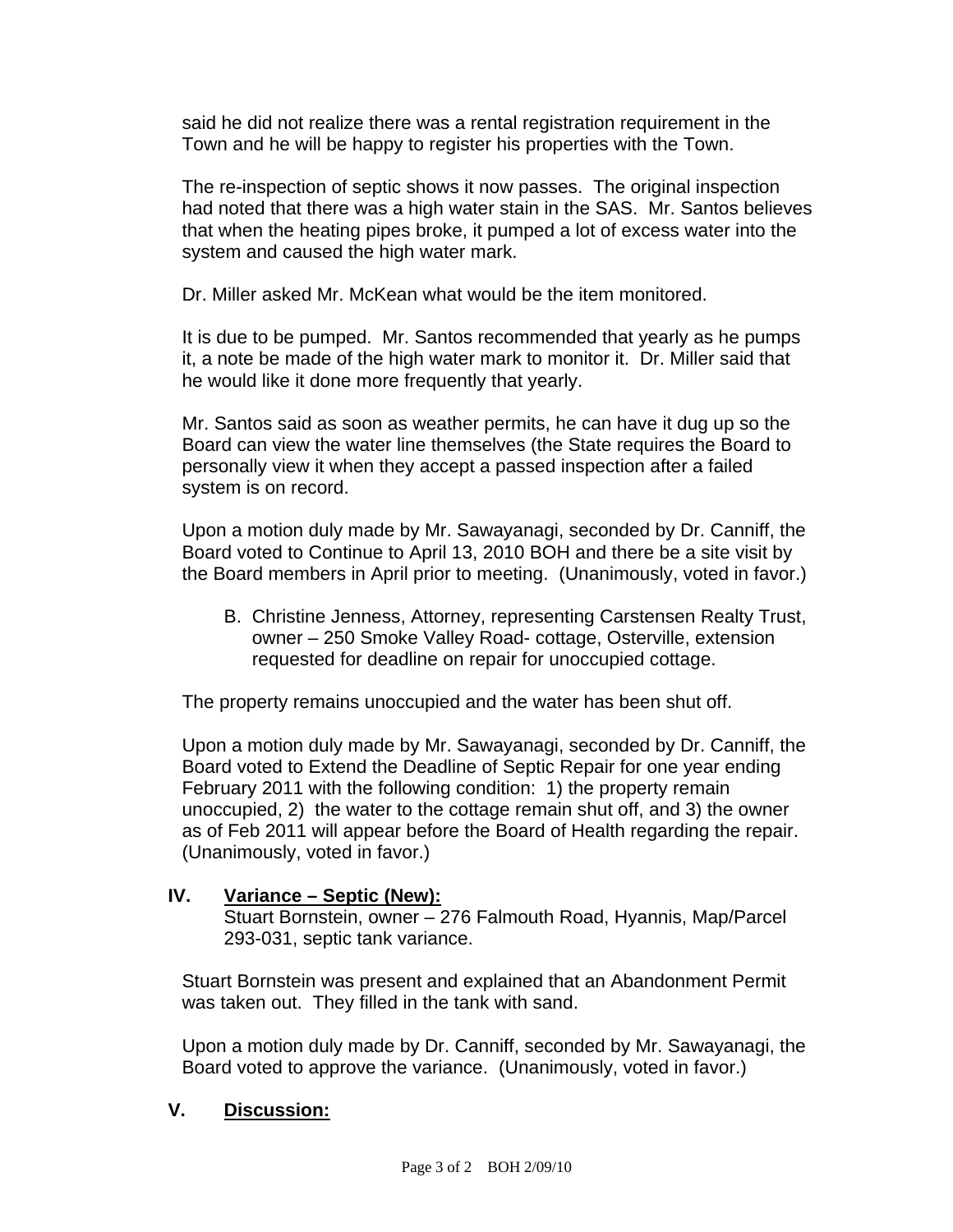Stuart Bornstein, owner, Windmill Square Ltd – 3821 Falmouth Road, Marstons Mills, potential Hair Salon tenant interested at location, holding tank.

Mr. Bornstein covered the issue of the letter written 1/30/04 to Churchill and Leonard Holtzman, potential tenant, discussed his interest in operating a small hair salon at this location.

Upon a Motion made by Dr. Canniff, seconded by Mr. Sawayanagi, the Board voted to approve the allowance of a Hair Salon with one chair only with the condition that a Holding Tank be installed. (Unanimously, voted in favor.)

## **VI. Variance – Food (Cont.):**

- A. Discussion with Jeff Horn, Big Dipper Representative regarding Louis Capolino, Caffe "E" Dolci – 430 Main Street, Hyannis, grease trap variance previously granted, addition to menu.
- B. Patience Taylor representing Marstons Mills Farmer's Market, requesting a temporary food permit at Liberty Hall, 2150 Main Street, Marstons Mills, multiple dates.

Patience discussed that they are going to Site Plan Review once they receive a letter from the Elders of the church/hall.

Dr. Miller explained that a Retail Permit is required.

Patience said that their goal is to have the "winter market" for the first and third Saturday of the Months of February – May 15, 2010. Then, they hope to have a "summer market" as a new location in Marstons Mills.

Upon a motion duly made by Mr. Sawayanagi, seconded by Dr. Canniff, the Board voted to approve a Temporary Retail Permit for a Farmers Market Condition on Site Plan Review approval, condition on handwashed stations as needed for not-prepackaged samples or non-agricultural products per state code, the fee will be \$100 application fee and a \$100 retail fee to include all the vendors submitted by February 15. Any additional vendors after that will have to pay the \$100 application fee and the \$100 retail fee (they can also be bundled together under one additional application if submitted together. (Unanimously voted in favor.)

## **VII. Variance – Food (New):**

A. Richard Smith, owner, Smitty's Ice Cream – 3261 Main Street, Barnstable, Map/Parcel 299-018, grease trap and toilet facility variances.

Richard Smith said he will only be selling ice cream. The Board explained a Grease Recovery Device is not necessary. A GRD does not handle ice-cream.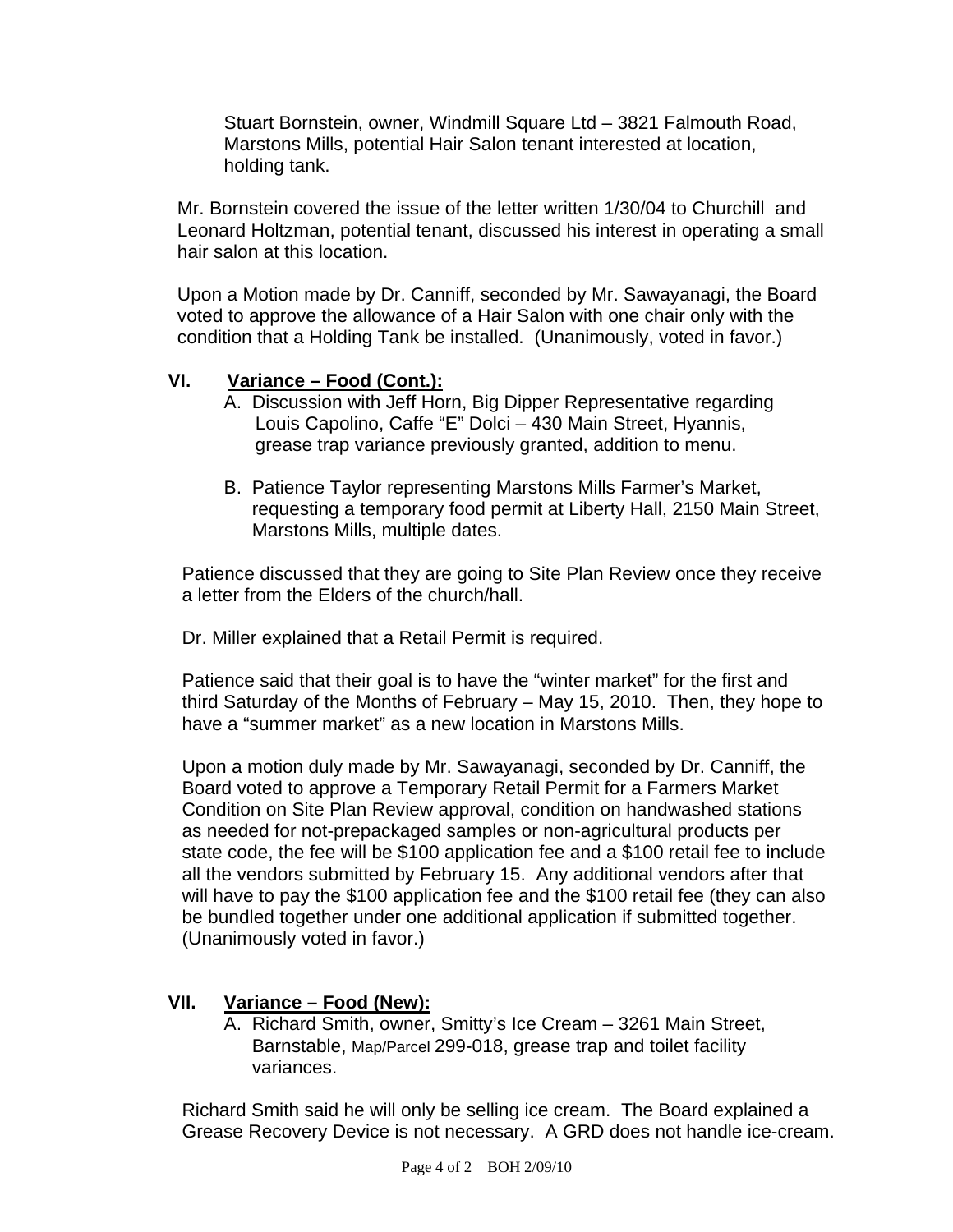The toilet facility will remain the same. There are currently no seats in facility.

Upon a motion duly made by Dr. Canniff, seconded by Mr. Sawayanagi, the Board voted to approve the grease trap variance and the toilet facility variance. (Unanimously, voted in favor.)

B. Brek Kohler and Ron Dimick representing LBK, LLC, owners – Burger King requesting variance of storage/room temperature food at two locations: (1) 184 North Street, Hyannis, Map/Parcel 309-260 and (2) 2145 Iyannough Rd, West Barnstable, Map/Parcel 215-027-001.

Ron Dimick was present and discussed the layout of the food being prepared. They normally have a four hour time frame. Ron brought the fact sheets from Mary Sanford who is in charge of food safety for Burger King. They are agreeable to a two hour time frame for specifically the cheese, tartar sauce, sliced tomato, sliced lettuce, mayonnaise, and onions. The dried onions pickles, bacon, ketchup, and mustard do not pertain to this deadline.

Upon a motion duly made by Dr. Canniff, seconded by Mr. Sawayanagi, the Board voted to approve a two hour allowance time before disposing of products. The products on the "Main Board" area

C. Larry Thayer, owner of property, and Centerville Pie Company – 895 Mary Dunn Road, Hyannis, Map/Parcel 332-014, variance for vacuum packaging.

Larry and Kristin Broadley (the owner of Centerville Pie Company) discussed how they make all their own products from scratch and vacuum seal them.

Upon a motion duly made by Dr. Canniff, seconded by Mr. Sawayanagi, the Board voted to approve the variance of the vacuum sealing the product. (Unanimously, voted in favor.)

## **VIII. Innovative Monitoring Plan:**

**Removed** Gregg Brehm – 49 Joby's Lane, Centerville, Map/Parcel 120-084, **Not Owner's** occupied 6 months/year, requests monitoring reduced to twice per **Rep**. year.

## **IX. Variance – Septic Failed (Cont.):**

 Rosanie Joseph and Severe Philogene, owners – 33 Stetson Street, Hyannis, Map/Parcel 306-055, septic failure, variance requested for 15.722 – no engineering plans, sewer connection in future (continued from January 2010 and November 2009 meetings).

 Page 5 of 2 BOH 2/09/10 Upon a motion duly made by Mr. Sawayanagi, seconded by Dr. Canniff, the Board voted to approve a variance for no engineering plan be submitted as the failed chambers will be replaced in the same location with the following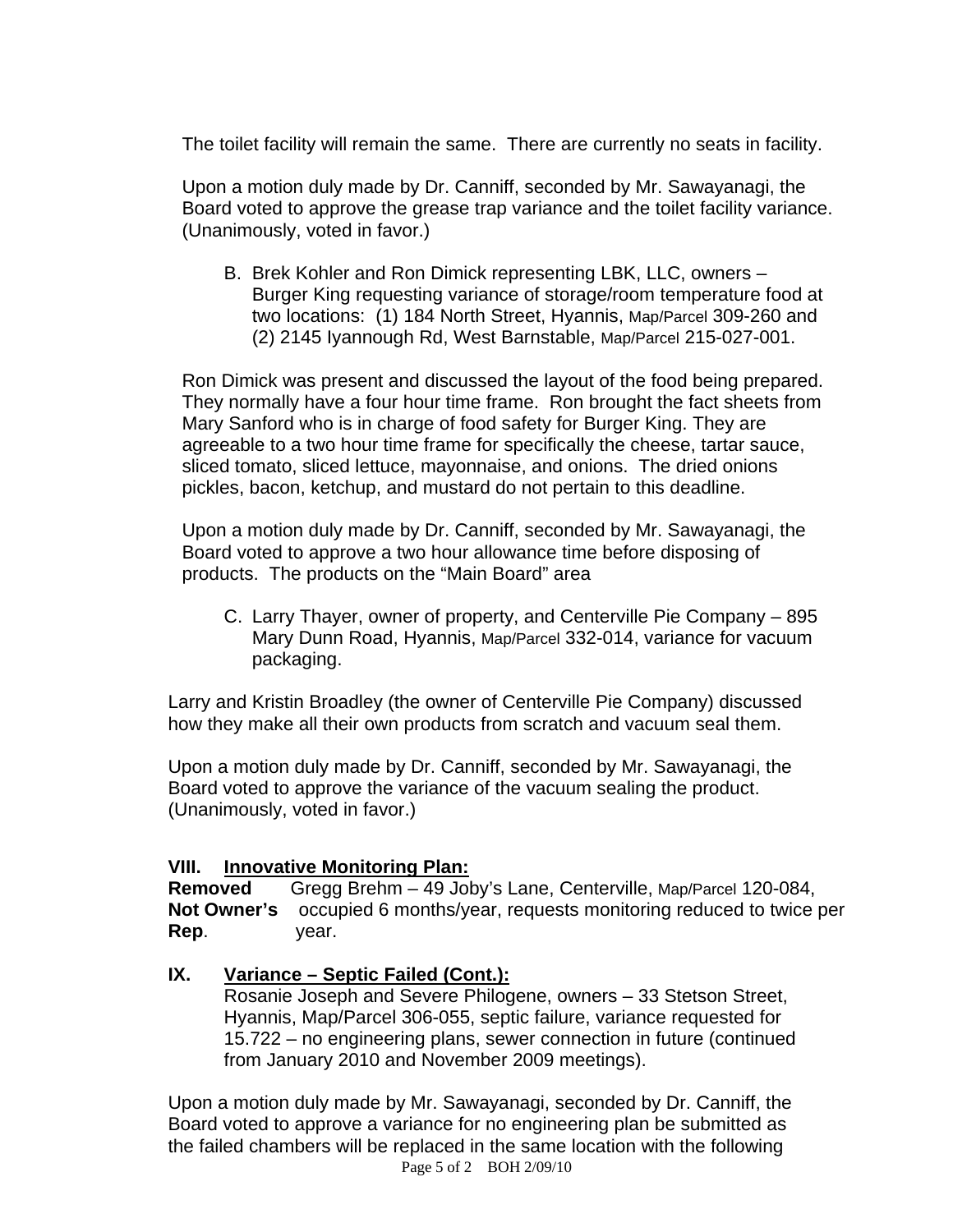condition: 1) an Administrative Consent Order (ACO) be signed before the compliance of the septic permit is given. The ACO will be requiring the hookup to sewer once it is available, etc. (Unanimously, voted in favor.)

# **X. Old/New Business:**

A. Proposed Bedroom Count Policy – Request to be updated.

Dr. Canniff mentioned that it should say "a finished room". Mr. McKean also asks for a Deed Restriction to placed stating the number of bedrooms allowed at the premises.

Mr. McKean will draw up a final version for the March 9 Board of Health meeting.

B. Proposed Additional Counter Variance Approval – Repair/Replace Existing Well with setbacks to existing septic.

Mr. McKean would like to allow the inspectors to approve a repair/replacement of an existing well from setbacks between 50-100 feet from the septic tank. (This does not apply to SAS).

Dr. Miller had a concern on the integrity of the septic pipe. He would want that responsibility to be placed on the Board. All Board members agreed.

# **Not approved**.

C. Proposed Revision of Beauty Shops/Barber Shops connected to Onsite Sewage Disposal Systems.

A recommendation was going to be given by the State. They have not come through with a recommendation yet.

The Board felt this was a good regulation to put into place. They discussed a three-year deadline versus a one-year deadline. The State regulations currently allow the existing situations to continue.

Upon a motion duly made by Mr. Sawayanagi, seconded by Dr. Miller, the Board proposed a Deadline of February 15, 2013.

Dr. Miller also proposed as part of this is to require signage inside the Salon stating that "all potentially hazardous materials must be disposed of in this sink". And, on the other sink(s), a sign saying "no hazardous material disposed of here.

The final draft will be brought to the March meeting.

D. Proposed Warewashing Sink Policy.

Mr. McKean stated the code does allow it. The inspectors are finding issues in the field and with the regulation, it will specify the sanitizing test to be handle.